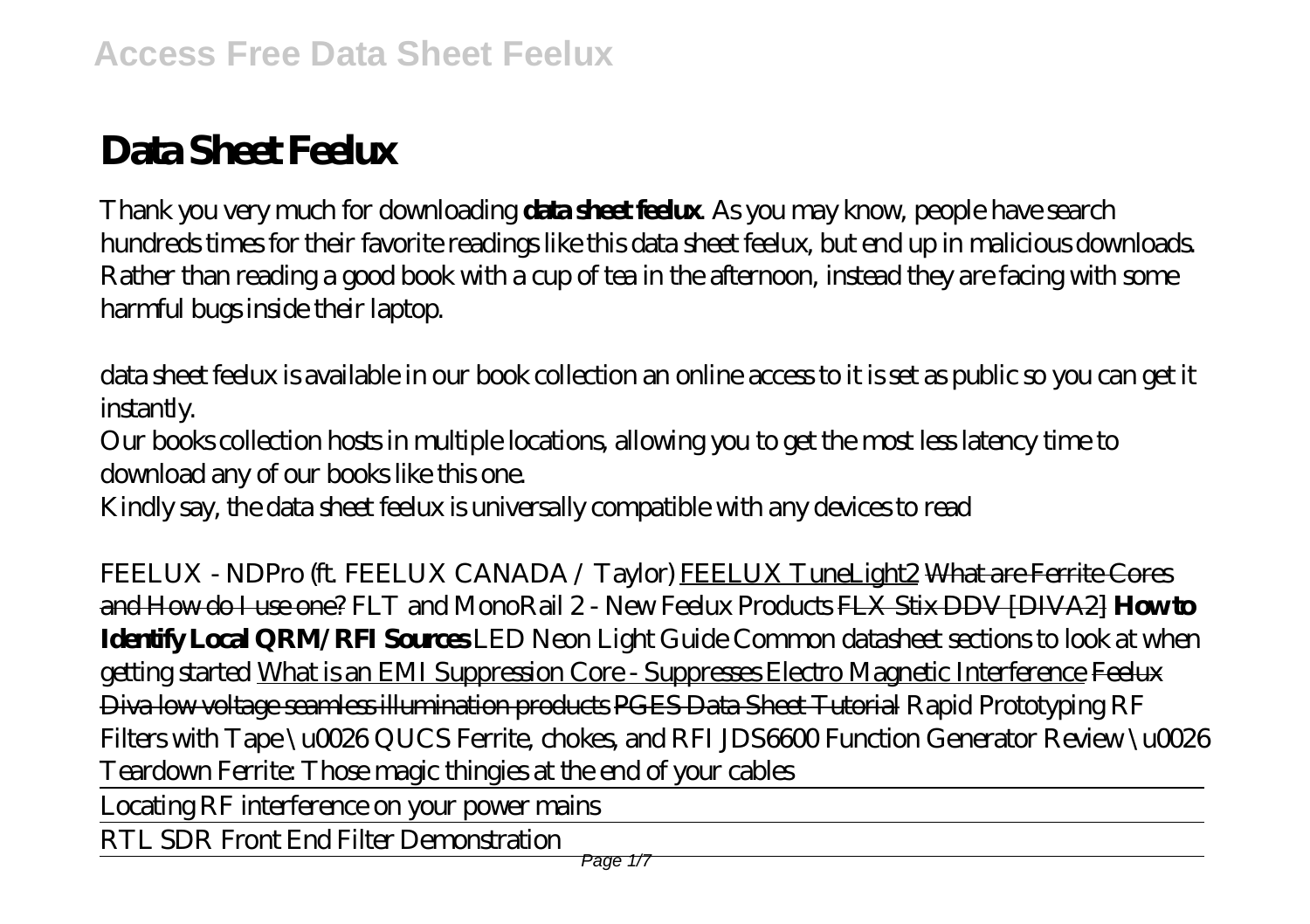#askLorandt explains: DC/DC Converter Voltage Ripple vs. ESR of Different Capacitor Technologies ferrite bead demoPractical RF Filter Design and Construction *How Wireless Energy Transfer Works* Measure and Improve the Output Ripple of a DC DC Converter How to Read a Datasheet Part 2 of 2: Characteristic Curves, Dimensions \u0026 Packaging -LED Fundamentals How do EMI Filter Chokes Work? *KEMET Webinar | Calculating the Best Power Inductor Solution* Webinar: DC Biased Impedance Measurements *LED RFI noise detection and fix P9025AC 5W Qi Wireless Power Receiver with Integrated Rectifier and LDO Output*

New Product Update: Thermistors*#askLorandt explains: Chip Bead Ferrite Filter for DC-DC Converter* Data Sheet Feelux

plug or Feelux supplied metal hard wire box DIMMING Refer to DimSlimLine Data Sheets (DSLL)  $COMNETORS$  POWER CORD  $SLLCH/XL = Direct$  connecting cap  $SLL$ -OUTLET CAP = Protecting cap for termination Connecting Cable from fixture to fixture...  $\text{SLLPTC}/\text{XL} =$ Connecting cable  $6'$  (150mm) \_SLLPTC1/XL = Connecting cable 1' (300mm)

## Data Sheet - FEELUX

Data Sheet Feelux Data Sheet. Beam Angle. 120<sup>°</sup> Nominal 3<sup>'</sup>. Warranty. 3 year warranty. Certifications. Feelux Lighting, Inc. Tel: 678-668-7005 Fax: 678-668-7006 E-mail: info@feelux.com www.feelux.com DV Data Ver. 1.1 07-2012 Page 1 of 1. MODEL NO. Data Sheet - FEELUX datasheet-feelux 1/3 Downloaded from monday.cl on November

Data Sheet Feelux - centriguida.it TUN-STD 3 of 4 11/2017 FEELUX Lighting, Inc., 3000 Northwoods Parkway, Suite 165, Peachtree Page 2/7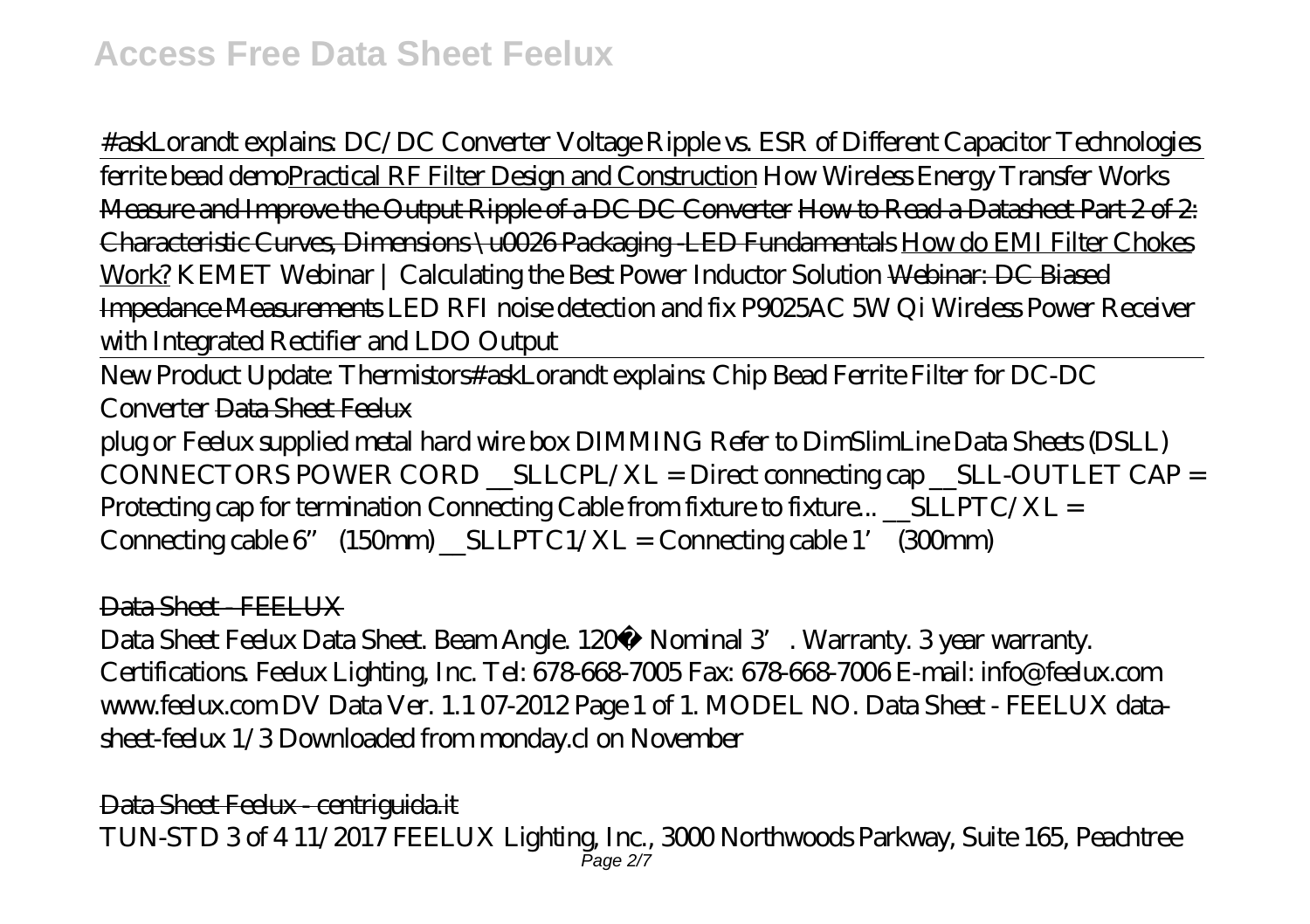## Corners, GA 30071 | Tel: 678.668.7005 | feeluxlighting.com

ACTUAL SIZE - FEELUX Lighting

and plug or Feelux Supplied Metal Hard Wire Box DIMMING Refer to DimSlimLamp Data Sheets. CONNECTORS POWER CORD \_\_DLCPL/XL = Direct Connector \_\_DLPTC/XL = Connecting  $\text{cable 6" (150nm) }$   $\text{DLPTC1/XL} = \text{Converting cable 1' (300nm) }$   $\text{DLPTC2/XL} = \text{Connecting}$  $\text{cable 2}$  (600mm)  $\text{DLPTC4/XL} = \text{Converting cable 4'}$  (1200mm)

## Data Shoot - FEELUX

plug or Feelux supplied metal hard wire box DIMMING Refer to DimSlimLine Data Sheets (DSLL)  $CONNECTORS$  POWER  $CORD$   $_$  SLLCPL/XL = Direct connecting cap  $_$  SLL-OUTLET CAP = Protecting cap for termination Connecting Cable from fixture to fixture...  $\_SLLPTC/XL =$ Connecting cable  $6''$  (150mm) SLLPTC1/XL = Connecting cable 1' (300mm)

SlimLamp Seamless Data Sheet - FEELUX

3000 Northwoods Parkway Suite 165 Peachtree Corners, GA 30071 (T) 678-668-7005 (F) 678-668-7006

Downloads - FEELUX Lighting Feelux creates technologically-advanced, energy-efficient lighting systems for discerning architects and designers worldwide.

FLX STIX NDPro Series - FEELUX Lighting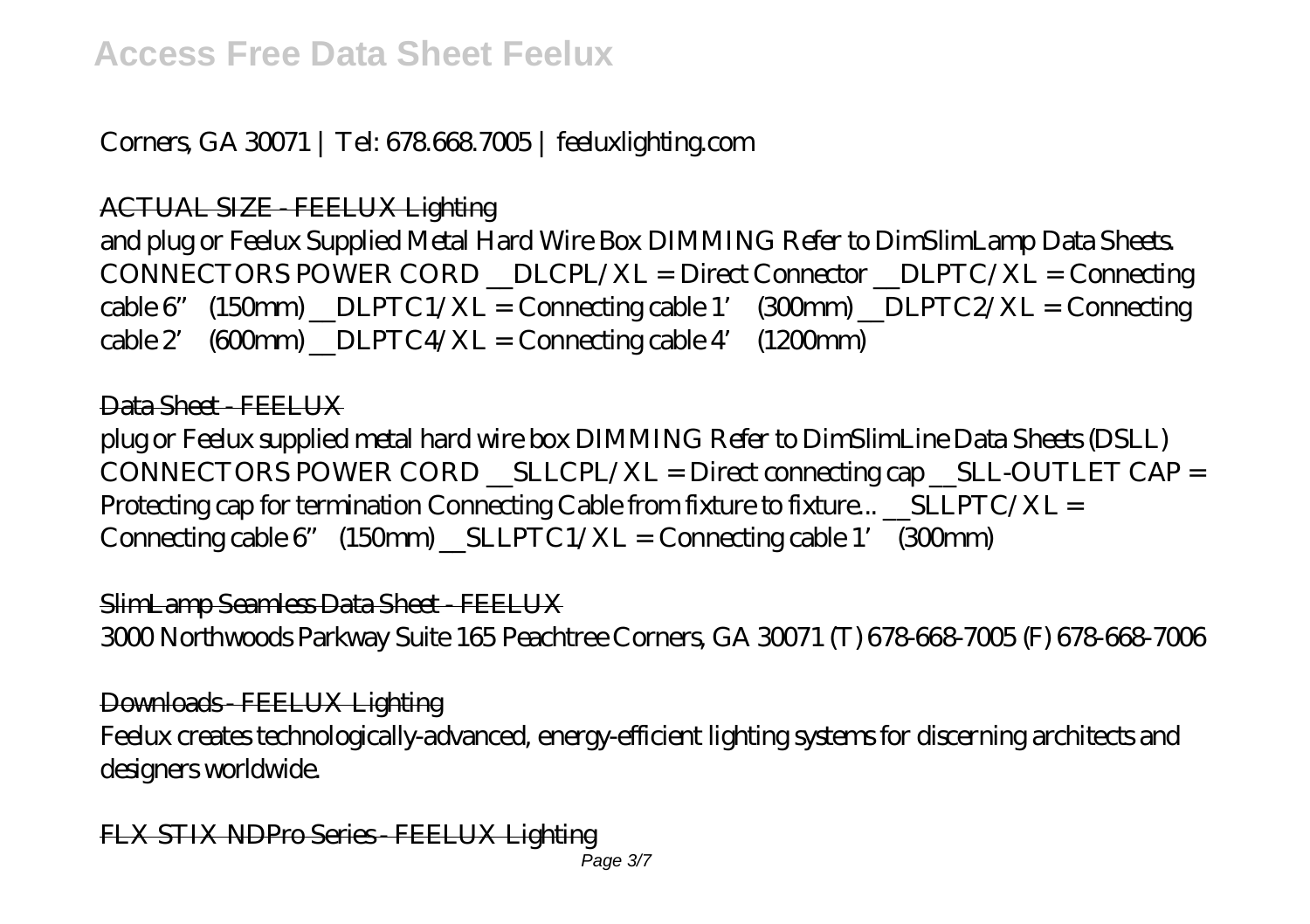24 Split Ferrite Core Filters For Round Cables (Clamp Type) \_BNF CORES BNF -14 BNF -12H BNF -2629 BNF -1528F BNF -18 BNF -27 BNF -1130 BNF -1730

EMI Core Split Ferrite Core Filters For Round ... - FEELUX

Headquarters : 235-48, Gwangjeok-Ro, Gwangjeok-Myeon, Yangju-Si, Gyeonggi-Do, Korea Sales office : 5F Junggye-1 Industrial Complex 511-2, Junggye-Dong, Nowon-Gu, Seoul, Korea

#### **FEELUX**

Feelux creates technologically-advanced, energy-efficient lighting systems for discerning architects and designers worldwide.

#### Feelux Lighting, Inc.

The BNF-1-3/10 is BUSS ONE-TIME FUSE, that includes Specialty Fuses Product, they are designed to operate with a Bulk Packaging, Part Aliases is shown on datasheet note for use in a BNF-1-3-10, that offers Unit Weight features such as 0.016000 oz, Current Rating is designed to work in 1.3 A, as well as the Medium / Normal Blow Fuse Type, the device can also be used as MeltingI2t.

#### BNF-18 FEELUX - Jotrin Electronics

Download a product data sheet for all the technical specifications on our products. Download technical data sheet. Test Reports Test Reports. VELUX skylights are thoroughly tested to make sure they meet, and surpass, Australian Building Standards. If you need certification for a project, you can download the relevant test report. ...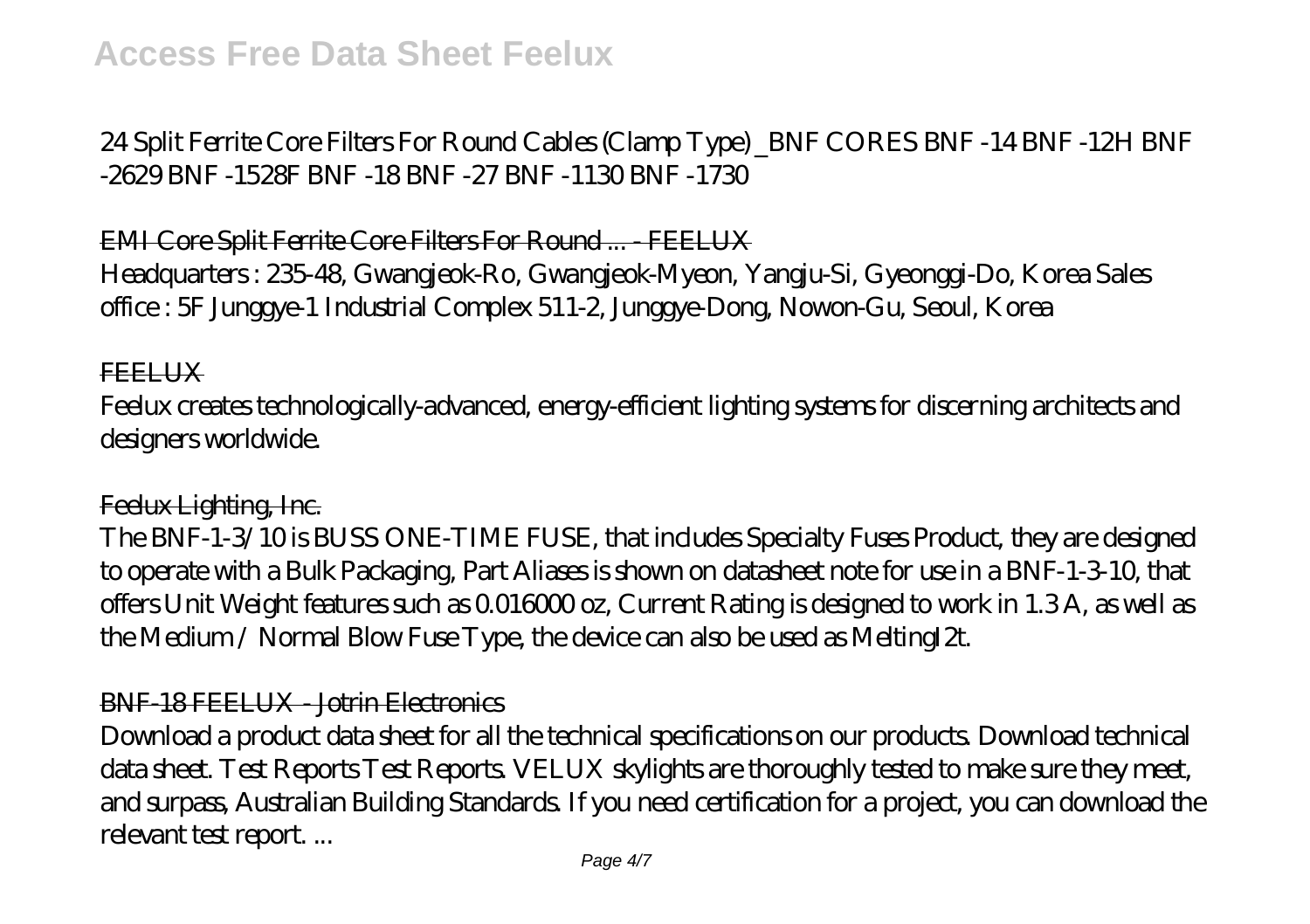## VELUX Product Data Sheets | See Specifications

A safety data sheet, or SDS, is a standardized document that contains occupational safety and health data. The International Hazard Communication Standard (HCS) mandates that chemical manufacturers must communicate a chemical's hazard information to chemical handlers by providing a Safety Data Sheet. SDS's typically contain chemical ...

## Safety Data Sheets | Free SDS Database | Chemical Safety

Hazard Communication Standard: Safety Data Sheets. The Hazard Communication Standard (HCS) (29 CFR 1910.1200(g)), revised in 2012, requires that the chemical manufacturer, distributor, or importer provide Safety Data Sheets (SDSs) (formerly MSDSs or Material Safety Data Sheets) for each hazardous chemical to downstream users to communicate information on these hazards.

## Hazard Communication Standard: Safety Data Sheets - OSHA ...

Sherwin-Williams is dedicated to superior product stewardship and workplace safety. Globally Harmonized System - Safety Data Sheets (GHS-SDS), Product Data Sheets (PDS), and Environmental Data Sheets (EDS) are available for all Sherwin-Williams professional paint products and outline technical specifications, specific ingredient composition, health, safety, fire and environmental hazards ...

## Data Sheets (GHS-SDS, PDS, EDS) - Painting Contractors ...

Buy BNF-1130 FEELUX , View the manufacturer, and stock, and datasheet pdf for the BNF-1130 at Jotrin Electronics.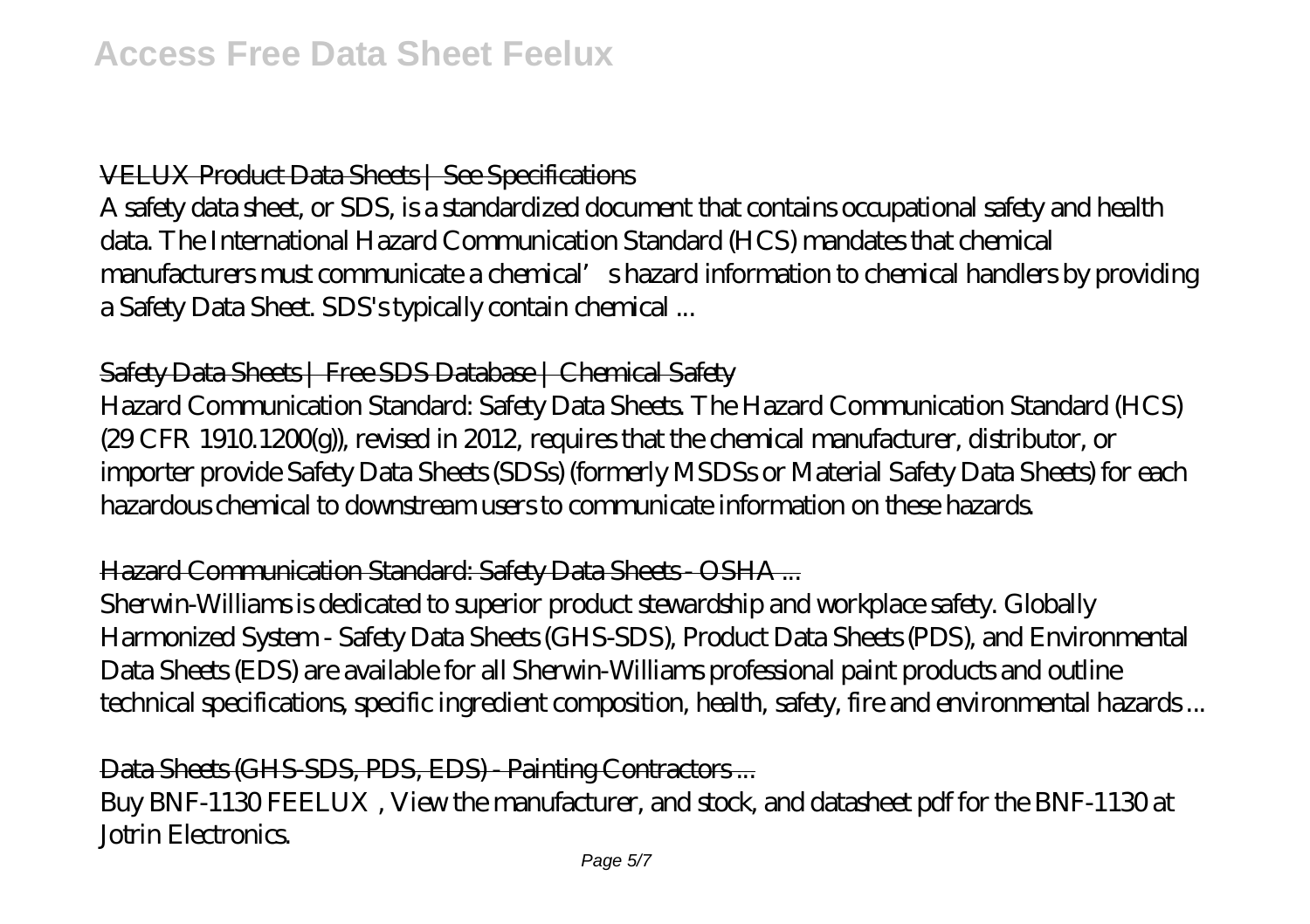## BNF-1130 FEELUX - Jotrin Electronics

A Safety Data Sheet (SDS) is a document produced in alignment with the UN's Globally Harmonized System of Classification and Labelling of Chemicals (GHS) that the manufacturer, importer, or distributor of a chemical product is required to provide to downstream users. An SDS needs to have a specific 16-section format (see below), and the ...

## SDS / MSDS Database Search - Safety Data Sheets Library ...

Manage your operations more effectively with real-time data and deep analytics. Felux business intelligence tools help you visualize performance and make smarter decisions. Learn more > OUR PRODUCT One platform for you and your entire team.

**Felux** 

Feelux Lighting F7T4/CW-232MM SFB7CW 7W T4 Coolwhite 9 1/8 in (9.154In or 232mm) Will Have White or Silver Ends depending on which of Their Factories Made The Lamps. 5.0 out of 5 stars 1 \$15.79 \$ 15 . 79

#### Amazon.com: Feelux

The 2020 Data Sheet identifies key demographic findings around the world, including: The world population is projected to reach 9.9 billion by 2050, an increase of more than 25% from the current 2020 population of 7.8 billion.